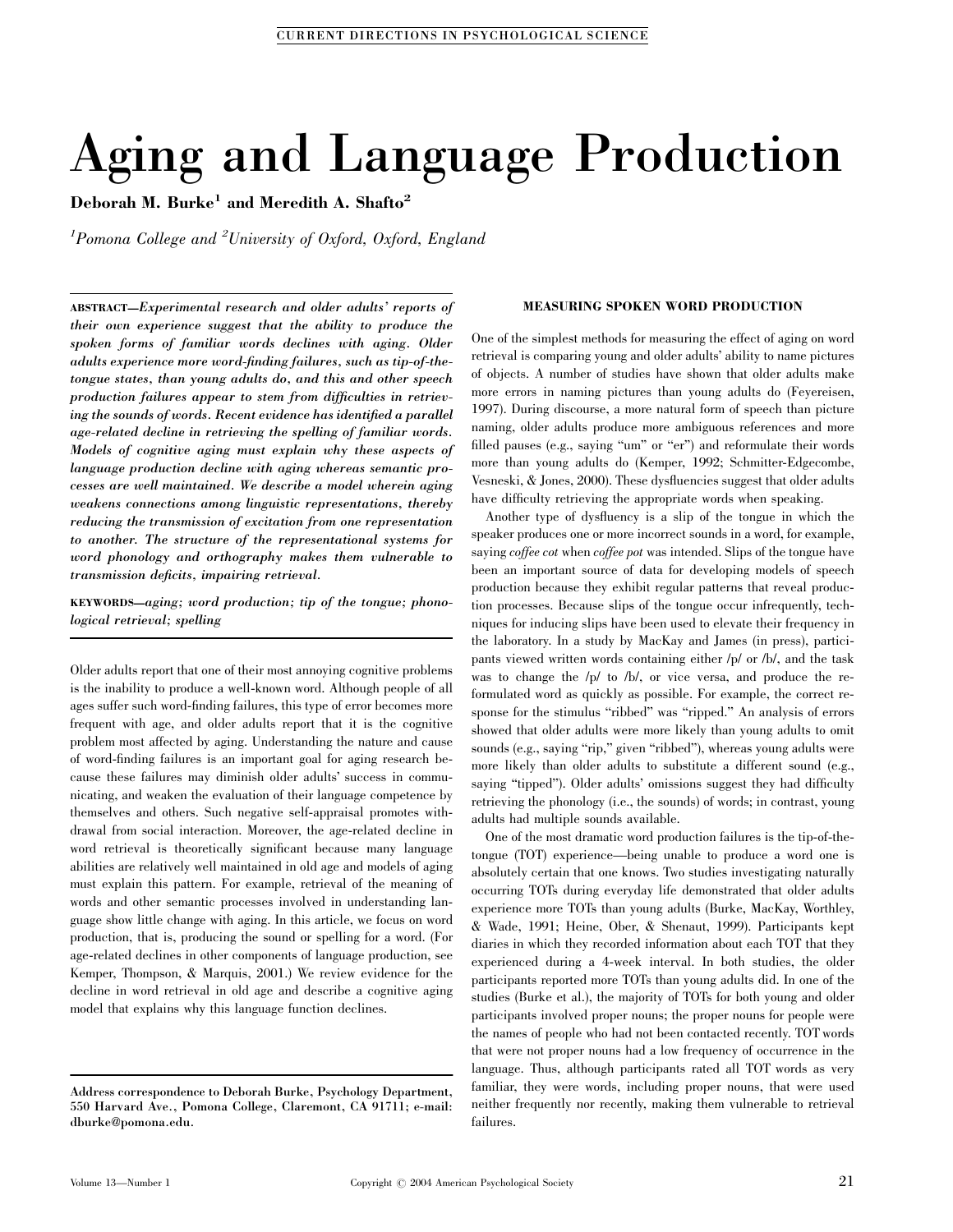W. James (1890) observed that a TOT produces a mental gap that "is intensely active," having the "wraith of the name" in it (p. 251). Indeed, people in the throes of a TOT recall bits of information about the form of the word they are trying to recall. They often report the first sound or number of syllables of the word, and this was true more often for young than older adults in the diary studies. Participants also reported that an alternate (but incorrect) word came to mind persistently, and this word tended to share its initial sound with the TOT word. For example, during a TOT for eccentric, the persistent alternate was exotic. As was the case for partial information, these alternate words were reported more often by young than by older adults.

Age differences in the TOT experience are supported by laboratory studies. In this research, TOTs are induced by asking participants questions that are correctly answered by single low-frequency words (e.g., ''What word means to formally renounce a throne?''). Older adults experience more TOTs than young adults when answering such questions, although the age difference is reliable for proper nouns, but not always for other words. Further research is needed to clarify how age-related increases in TOTs vary for different types of words. Compared with young adults, older adults report less partial phonological information and fewer persistent alternates for lab-induced TOTs (e.g., Burke et al., 1991; Maylor, 1990). In the next section, we describe a model that accounts for these phenomena by postulating an age-related change in a fundamental word retrieval mechanism.

## A MODEL OF AGING AND WORD RETRIEVAL FAILURES

Current models of language production postulate that verbal information is stored in a vast network of interconnected nodes organized into a semantic system representing word meanings and a phonological and orthographic system representing word sounds and spellings, as shown in Figure 1 (e.g., Dell, 1986; MacKay & Abrams, 1998). Word production starts with activation of semantic representations (propositional nodes) and transmission of excitation to lexical representations for words with these meanings. The lexical representation whose meaning corresponds most closely to the activated semantic information is then activated. Spoken production of this word requires activation of corresponding phonological representations.

TOTs occur when semantic and lexical representations corresponding to a word are activated, causing a strong feeling of knowing the word, but activation of phonological information about the word is incomplete. In the transmission-deficit model (Burke et al., 1991; MacKay & James, in press), activation of phonology fails because connections to phonological representations have become weak,



Fig. 1. Representation of semantic, phonological, and orthographic components of the word pylon (e.g., Burke, MacKay, Worthley, & Wade, 1991; MacKay & Abrams, 1998). Solid lines represent excitatory connections, and the broken line represents an inhibitory connection. All phonological nodes must be activated for spoken production of the word. Lateral connections between phonological and orthographic nodes produce correct spelling for regularly spelled words. However, because pylon is an irregularly spelled word, the lateral connections would lead to a misspelling; instead, the irregular node for y, connected to the lexical node, must be activated for the word to be spelled correctly. For the sake of simplicity, many nodes and connections have been omitted from this illustration.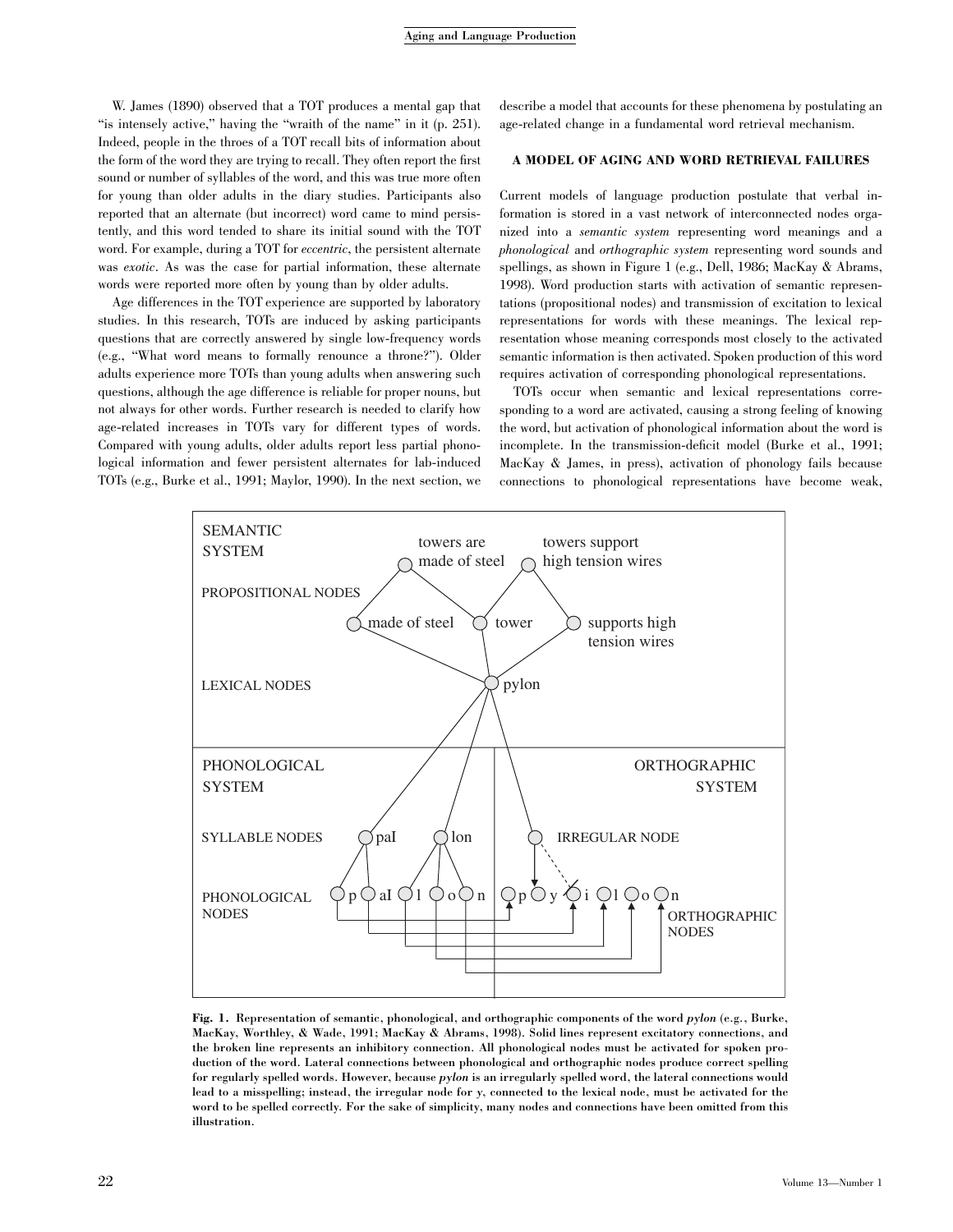reducing the transmission of excitation. For example, a TOT occurs for  $p$ ylon (see Fig. 1) when weak connections transmit insufficient excitation to its phonological nodes. The model postulates three factors that weaken connections: aging of the speaker and lack of recent or frequent activation of representations. When a connection is sufficiently weak, it will transmit too little excitation to allow a representation to reach a threshold necessary for activation, resulting in production failure. This model explains why words that are produced infrequently are more likely than high-frequency words to be involved in TOTs. Moreover, age-related weakening of connections in older adults increases transmission deficits that cause both TOTs and omission errors in slips of the tongue.

Partial recall of the sounds of the target word during a TOT occurs when some but not all of the phonological nodes for producing that word are activated. Activated phonological nodes transmit excitation to other words that share these sounds, and if one of these words becomes activated, a persistent alternate will come to mind. For example, activation of the first syllable, /paI/, of pylon would send excitation to other lexical representations sharing this syllable, such as pirate and pilot, and one of these words may come to mind as a persistent alternate. Older adults report less partial phonological information and fewer persistent alternates than young adults because their weaker connections transmit less excitation to phonological nodes.

Why are age-related retrieval failures found for phonological but not semantic information? The architecture of the representational system renders the phonological system more vulnerable to transmission deficits than the semantic system because the functional effect of transmission deficits is more severe when one-to-one connections are involved than when connections are many to one. Because representations of semantic features of a word are highly interconnected (see Fig. 1), a transmission deficit in any one connection (e.g., pylons are made of steel) will be offset by other connections to the same feature (e.g., towers are made of steel). In retrieval of phonology, however, transmission of excitation diverges from lexical nodes along single connections to associated phonological nodes. A transmission deficit in a single connection will prevent retrieval of the phonology represented by that node.

## TESTING THE ROLE OF PHONOLOGICAL RETRIEVAL IN TOTS

According to the transmission-deficit model, production of words sharing the sounds of a target word will reduce subsequent TOTs for the target word. This is because production of the phonologically related words strengthens weak phonological connections that cause TOTs. In one study (L.E. James & Burke, 2000), participants were asked a series of TOT-inducing questions, and whenever they responded "TOT" or "don't know," they were given 10 words to pronounce before the question was presented a second time. On some trials, half of these words shared some sounds with the answer to the question (e.g., "indigent" for the target "abdicate"). TOTs were more likely to be resolved following production of phonologically related rather than unrelated words. Further research has shown that production of the initial phonological component increases TOT resolution more than production of the middle or end sounds (White & Abrams, 2002).

If word retrieval deficits increase with aging because older adults have greater deficits in phonological retrieval, one would expect prior

production of phonologically related words to have a greater beneficial effect for older than young adults. Under certain conditions, this age difference has been found. When participants attempted to name a picture of a famous person (e.g., Brad Pitt), prior production of the homophone for the surname (e.g., cherry pit) increased correct naming and reduced TOTs, but only for older, not young, adults (Burke, Locantore, Austin, & Chae, in press). Production of the homophone strengthened phonological connections that were especially weak in older adults, and this boosted their ability to produce a name corresponding to this phonology.

### AGING AND ORTHOGRAPHIC RETRIEVAL

The transmission-deficit model predicts an age-related deficit in spelling that is parallel to the phonological deficit because retrieval of both orthography and phonology depends on single connections between nodes. A growing number of studies have demonstrated an agerelated decline in the ability to spell words correctly. MacKay and Abrams (1998) used a dictation task to test the ability of young and older adults to spell words that had uncommon spellings for their speech sounds (e.g., colonel). Older adults made more errors than younger adults, and more errors were made for low- than high-frequency words. The age difference was larger for high- than low-frequency words, which was surprising because low-frequency words should be particularly vulnerable to retrieval failures in old age. The authors suggested that the young participants (undergraduates) may have been relatively unfamiliar with the low-frequency words, which would have led to high error rates. When familiarity was more controlled across participants by comparing the performance of 50- and 70-year-olds, the expected larger age difference for low- than highfrequency words was observed (Stuart-Hamilton & Rabbitt, 1997).

"Regular" words, such as *mint* or *worker*, are easy to spell because they follow the common spelling for their sounds; words with ''irregular'' segments, such as yacht or beggar, are difficult to spell because they follow uncommon spelling for their sounds. MacKay and Abrams (1998) found that most spelling errors involved irregularly spelled components of words, and the age decline in performance was greater for irregular than regular components. The misspellings of both young and older adults usually matched the correct pronunciation (e.g., calender instead of calendar, spontanious instead of spontaneous).

Models of aging and spelling ability must explain how aging differentially affects the spelling of irregular versus regular words. To account for the difficulty of irregular spelling, many models postulate two independent routes for retrieving orthography: an indirect route that uses sound-to-spelling correspondence rules and a direct route that connects lexical representations directly to the orthography. The indirect route can be used to spell regular words, whereas the direct route is critical for spelling irregular words. In Figure 1, the lateral connections between the phonological and orthographic units allow for regular sound-to-spelling mappings. When a word with an irregular spelling (e.g., "y" in  $pylon$ ) is produced, an irregular node is activated and inhibits the regular spelling (e.g., "i"), while sending excitation to the irregular spelling, "y." The transmission-deficit model predicts greater age-linked deficits in retrieval of an irregular spelling because it depends on a one-to-one connection between nodes that are activated less frequently than the nodes for regular spelling (MacKay & Abrams, 1998).